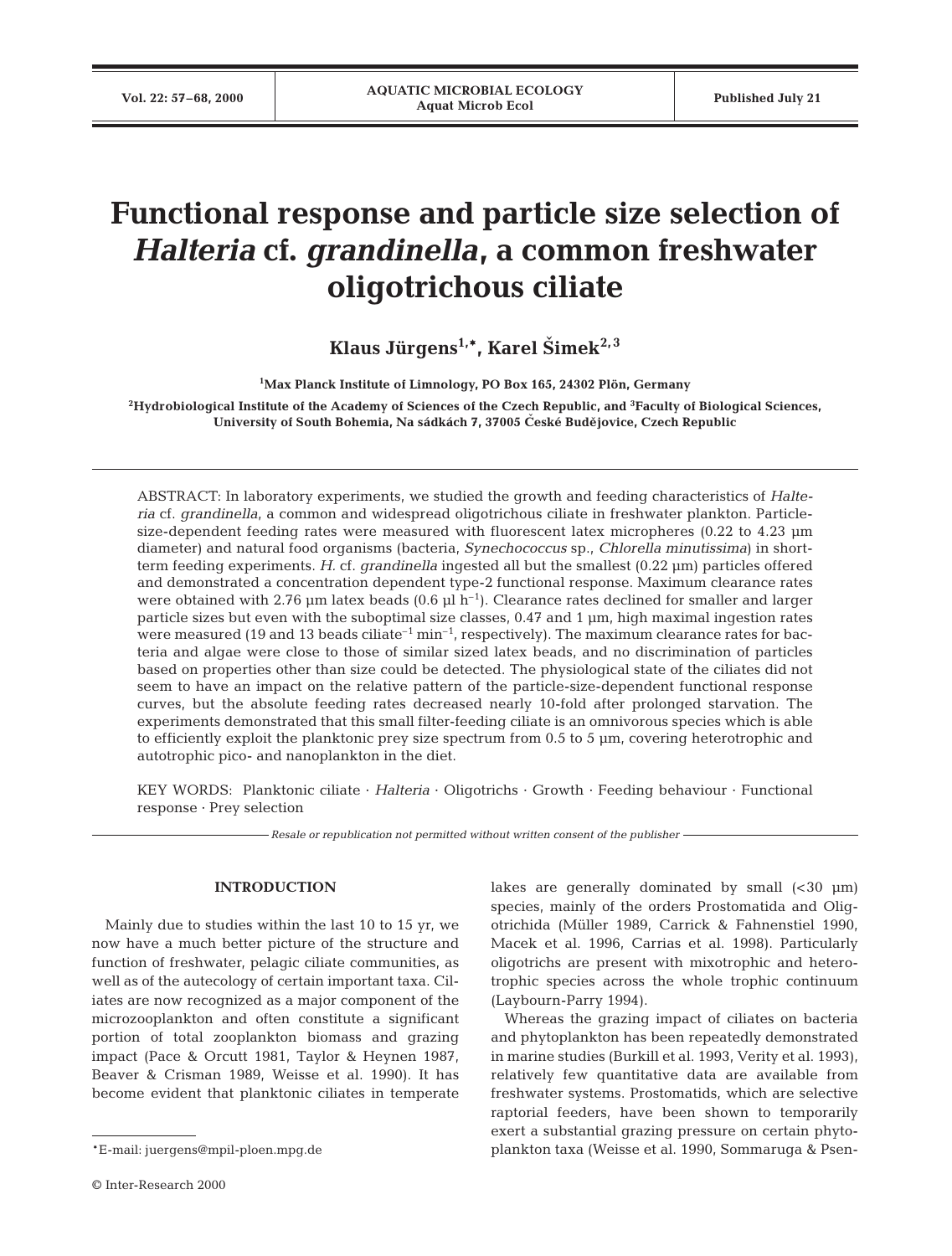ner 1993). In contrast, filter-feeding oligotrichs have been mainly found as significant grazers on auto- and heterotrophic picoplankton (Sanders et al. 1989, Šimek et al. 1995, 2000, Stabell 1996). The fact that naked oligotrichs have been identified as important bacterial feeders in marine (Sherr & Sherr 1987) and limnetic  $(\text{Simek et al. 1995, 2000, in this issue})$  habitats challenged the original concept in which ciliates were regarded as unimportant bacterial consumers in pelagic habitats, due to their dependence on higher bacterial concentrations (Fenchel 1980a,b). This concept was developed, however, from studies on obligate bacterivorous species, whereas oligotrichous ciliates are probably omnivorous, as they feed on a wider prey size spectrum and do not depend on bacteria only. This has been supported by studies on cultured marine oligotrichs, mainly from the genus *Strombidium* (Jonsson 1986, Fenchel & Jonsson 1988, Bernard & Rassoulzadegan 1990).

Only few data on growth and feeding of small freshwater oligotrichous ciliates are available. The genera *Halteria* and *Strobilidium* (or *Rimostrombidium*) have been identified as numerically important taxa among the small oligotrichs in lake plankton (Müller 1989, Sanders et al. 1989, Šimek et al. 1995, Macek et al. 1996, Jürgens et al. 1999). Grazing measurements with fluorescently labelled picoplankton revealed exceptionally high feeding rates on bacteria and picoautotrophs by the ciliate *Halteria*, most probably *H. grandinella* (Sanders et al. 1989, Šimek et al. 1995, Stabell 1996), making this species temporarily the most important protistan bacterial consumer (Simek et al. 2000). Grazing rates on phytoplankton except picocyanobacteria have not been measured for *Halteria,* but growth of cultured *Halteria* sp. on phytoplankton (Skogstad et al. 1987) and relatively high clearance rates on heterotrophic nanoflagellates (Cleven 1996, Jürgens et al. 1996) imply that it extends its prey size spectrum into the nanoplankton size range.

Some uncertainties remain with regard to the taxonomic status of different species of halteriids (Foissner 1994). Recently it has been reported that the genus *Halteria* sensu lato comprises several rather similar species (summarized in Foissner et al. 1999). *H*. *grandinella* Müller is likely the most important species, but *H. bifurcata* Tamar and *Pelagohalteria cirrifera* Kahl are quite similar, and can be differentiated from their somatic ciliature in silver impregnations (Foissner et al. 1999). These heterotrophic halteriids seem to be a widespread and common ciliate group from oligotrophic to eutrophic freshwater systems (Simek et al. 2000). Another related species, which has been described in detail based on protargol impregnations (Foissner et al. 1999), is the mixotrophic *Pelagohalteria viridis*, which can be temporarily more abundant

(Jürgens et al. 1994, Macek et al. 1996, Carrias et al. 1998) and has been reported as an efficient picoplankton feeder as well (Simek et al. 1996).

*Halteria grandinella* has also been studied with respect to behaviour (Tamar 1979) and vulnerability towards metazooplankton (Archbold & Berger 1985, Gilbert 1994). Little information is available with regard to feeding rates and prey size spectrum. Only Fenchel (1986), in a comparison of various ciliates species, included data points from *H. grandinella* showing the uptake of particles <1 µm.

The goal of the present study was to examine growth and feeding behaviour of *Halteria* cf. *grandinella*, to be able to make predictions about the prey spectrum and the potential grazing impact on planktonic bacteria and algae. For this we performed growth and shortterm ingestion experiments with a culture of *H.* cf. *grandinella* and various natural and artificial food particles. In conjunction with a second paper, which summarizes field data on abundance and grazing rates of *Halteria* spp. in different pelagic systems (Simek et al. 2000), these data are used to suggest a revised concept of planktonic ciliate bacterivory, where the principal role is attributed to small omnivorous filter-feeding oligotrichous ciliates (Šimek et al. 2000).

## **METHODS**

An oligotrichous ciliate*,* resembling descriptions of *Halteria grandinella,* was isolated from a mesotrophic lake in northern Germany (Schöhsee). However, because we did not examine the ciliature in silver impregnations, and due to the fact that 2 other very similar species, *H. bifurcata* and *Pelagohalteria cirrifera*, have been found in various European lakes (Foissner pers. comm.), we do not have a definitive species identification. Ciliates were maintained in multiclonal cultures on WC medium (Guillard & Lorenzen 1972) and fed with either the cryptomonad *Rhodomonas minuta*  $(5-6 \times 3-4 \mu m)$  in size) or, as another stock culture, with the green algae *Chlamydomonas reinhardii* (3–4 µm diameter). Both algae cultures were not axenic and accompanying bacteria  $(2-5 \times 10^6 \text{ ml}^{-1})$  and detritus served as potential additional food sources for the ciliates.

**Growth experiments.** Stock cultures, as well as all experimental incubations, were located in a climate room (16.5  $\pm$  0.5°C) under dim light. Growth experiments were performed in batch culture conditions. A numerical response was determined with *Rhodomonas minuta* only, whereas with *Chlamydomonas reinhardii* the growth rate was measured at a saturating food concentration. Ciliates were inoculated from cultures grown on *R. minuta* as food algae. Changes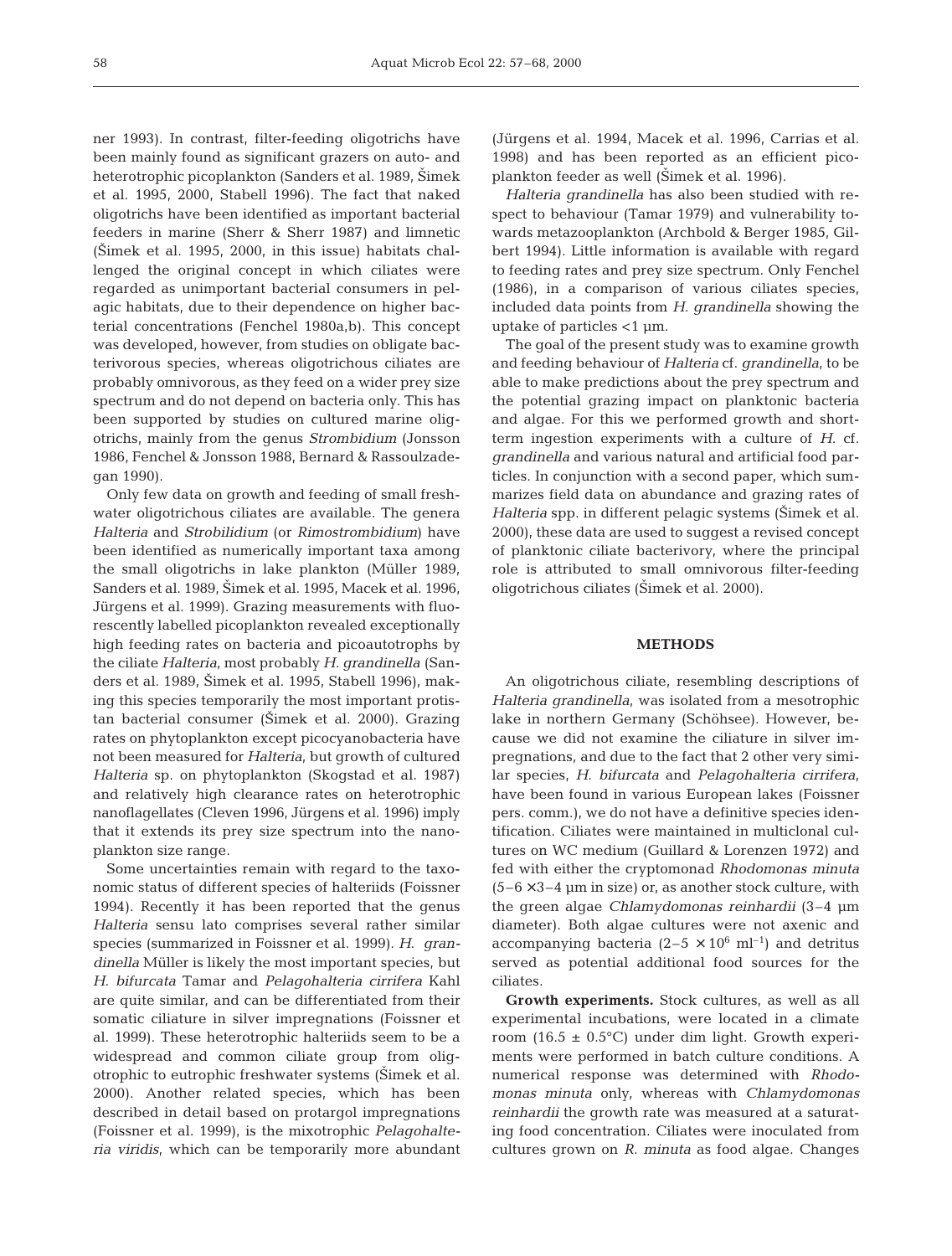in the number of ciliates and prey were followed by sampling at regular time intervals for several days. Ciliates and algae were fixed in Lugol's solution and counted in a sedimenting chamber. Ciliate growth rates  $(\mu, h^{-1})$  were calculated for the initial phase of exponential growth, covering 3 to 4 points per food concentration.

**Digestion experiments.** We measured ingestion and digestion rates of 3 potentially important food items for *Halteria grandinella in situ*, i.e., hetero- and autotrophic picoplankton, and small algae that have been frequently found in food vacuoles of natural populations of this ciliate in 2 reservoirs (for details see Stimek et al. 2000). These food items were: (1) a mixed assemblage of heat-killed, fluorescently labelled bacteria (FLB, mean cell volume  $0.15 \mu m^3$ , grown in a carbonlimited chemostat and prepared according to Sherr et al. 1987); (2) a culture of *Synechococcus* sp. (strain 8809, isolated from Lake Constance by A. Ernst), with a mean cell volume (live) of 1.02  $\mu$ m $^3$ , length of 1.99  $\mu$ m, and width of 0.83 µm; and (3) a culture of *Chlorella minutissima* (isolated from Plußsee by B. Meyer) with a mean cell volume (live) of  $7.12 \text{ }\mu\text{m}^3$ , and a diameter of  $2.33 \mu m$  (range  $1.7 \text{ to } 3.1 \mu m$ ). All cell size measurements were carried out from pictures taken with a CCD camera connected to the microscope, and measured with an automated image analysis system (SIS GmbH, Münster, Germany) after an image processing procedure (edge finding, digitalisation, etc.) similar to the one described by Massana et al. (1997). The prey items were added at a concentration of  $6.1 \times 10^4$  ml<sup>-1</sup> (FLB),  $4.5 \times 10^4$  ml<sup>-1</sup> (live *Synechococcus* sp.), and  $2.3 \times$ 104 ml–1 (live *Chlorella* sp.). All the experiments, except the one with FLB, were run in 2 replicates at 16°C. Samples were first fixed with alkaline Lugol's solution (2% final conc.) and 5 min later postfixed with formaldehyde (2% final conc.) (Sherr et al. 1989). The Lugol´s colour was later cleared by adding a few drops of 3% thiosulfate. Appropriate volumes of each sample were filtered on black 3 µm polycarbonate filters (Millipore), stained with DAPI (Porter & Feig 1980), and the number of ingested food items of 40 to 60 ciliates counted in an epifluorescence microscope (Zeiss Axiophot). Live *Synechococcus* sp. and *Chlorella minutissima* could be clearly distinguished and counted in food vacuoles by their pigment autofluorescence.

We calculated ingestion rates as the slope of the linear regression of average number of prey items per cell versus time (based on 5 to 6 time points). After exposing the ciliates to the prey items for 60 to 90 min, they were diluted 1:100 with sterile culture medium. Thereafter 5 to 6 h samples were taken and processed as described above to determine digestion of the prey items from changes in vacuole contents using fluorescence microscopy (for details see Dolan & Šimek 1997). Digestion rates were calculated as the slopes of the linear regression of log (% time zero prey per cell) on the basis of 7 to 8 points. Multiplying the slope by 100 gives an exponential digestion rate constant, *K*, in units of  $\%$  min<sup>-1</sup> (Dolan & Šimek 1997). Based on  $K$ , an expected halftime of cell content,  $t_{1/2}$ , was estimated by calculating the time (in minutes) required for a 50% decline in cell content (Dolan & Šimek 1997).

Particle uptake experiments. Particle size selection and clearance rates were determined in short-term uptake experiments. To avoid strong interference of food particles, ciliates were taken from cultures at the end of the exponential phase when food concentrations were generally reduced to levels below  $10^4$  algae ml–1. In one case, a ciliate culture, after prolonged ( $>5$  d) starvation with a food concentration below 2  $\times$  $10<sup>3</sup>$  algae ml<sup>-1</sup>, was also used for the experiments. The condition of the ciliates (motility, filtration activity) was always checked in live observations (dark field microscopy) before the experiments. The nutritional state of the ciliates was characterized by the ambient food concentration and the amount of algae visible in the food vacuoles.

To examine the effect of particle size on the ingestion kinetics, we used fluorescent latex microspheres of 0.22, 0.47, 1.0, 1.8, 2.73, and 4.23 µm diameter (Polyscience, Inc.). We intended to obtain the whole functional response curve for each particle size: the slope with rapidly increasing ingestion rates at low particle concentrations and saturated, maximal uptake rates at high concentrations. Therefore ciliates were incubated together with a series of 6 to 7 different concentrations of each microsphere size (in duplicate trials), in approximately geometrically increasing concentrations. We used an incubation time between 3 and 10 min, depending on particle concentration, to allow ingested beads in the food vacuoles to be counted precisely. Samples were fixed and processed as described above for bacteria and algae as prey particles. Uptake rates were fitted numerically to a hyperbolic function using the software Sigmaplot (SPSS Inc., CA, USA) and maximum ingestion rates  $(I_{\rm max})$  and half-saturation constants  $(K<sub>s</sub>)$  were obtained from the curve fit. Maximum clearance rate  $(C_{\text{max}})$  was calculated by dividing *I*max by *K*s.

In order to examine whether the ingestion of artificial particles is influenced by the presence of approximately similar sized natural prey particles, we performed uptake experiments with 1:1 mixtures of the pairs *Synechococcus* sp./1 µm beads  $(4-5 \times 10^5 \text{ ml}^{-1})$ and *Chlorella minutissima* /2.13  $\mu$ m beads (6-8  $\times$  10<sup>4</sup>  $ml<sup>-1</sup>$ , and determined the ingestion rates for dual and single prey additions. The concentrations used were still in the linear increasing part of the functional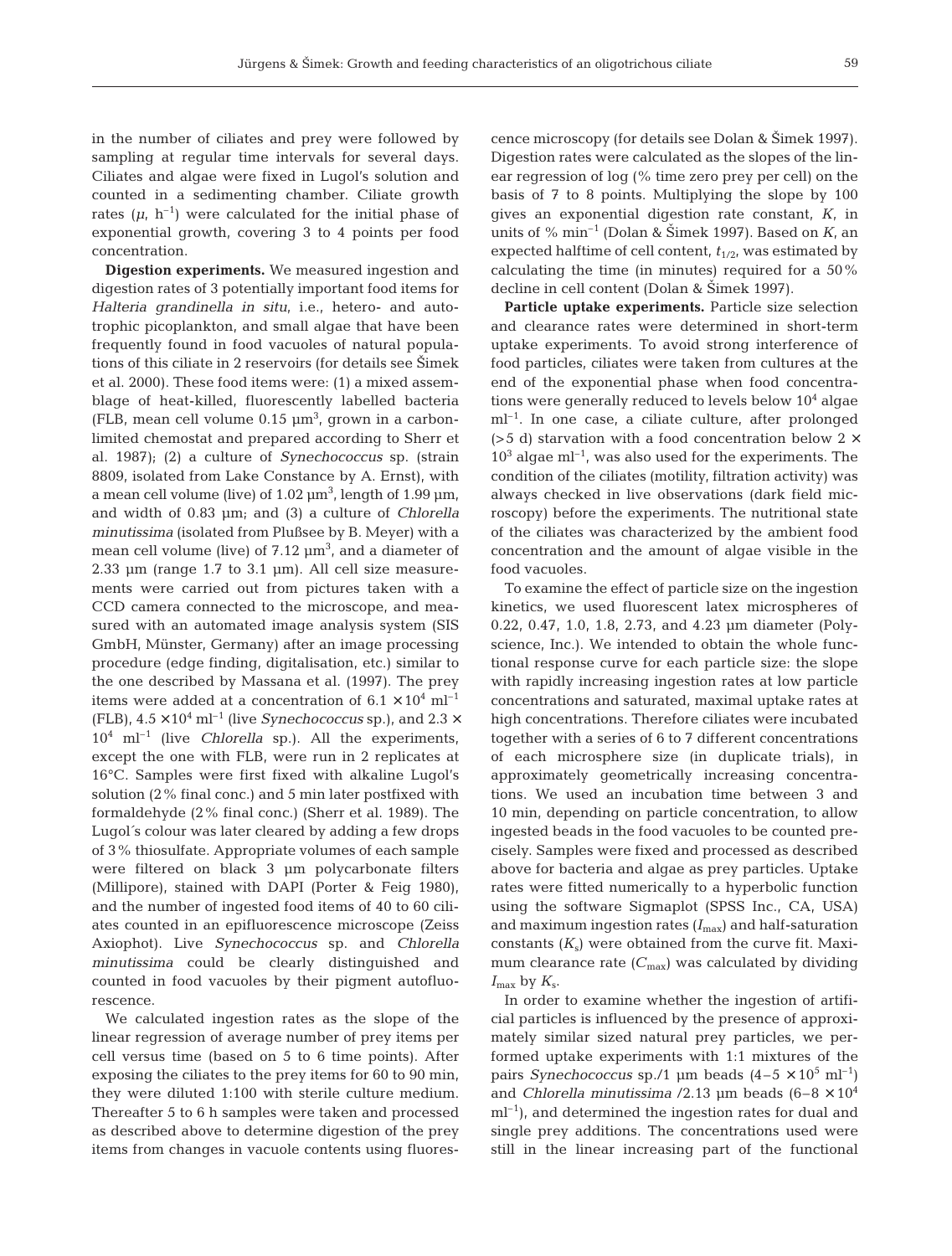response curves. For the comparison of single and dual prey trials we calculated the clearance rate for each particle type. Selection experiments were repeated for 3 cultures in different states of food satiation, characterized by the amount of algae in food vacuoles. All statistical analyses were performed with the software package Statistica (StatSoft Inc., Tulsa, OK, USA).

## **RESULTS**

## **Growth of** *Halteria* **cf.** *grandinella*

Long-term cultures of *Halteria* cf. *grandinella* could be maintained on the 2 flagellated phytoplankton species *Rhodomonas minuta* and *Chlamydomonas reinhardii*. The size range of *Halteria* cf. *grandinella* cells in our stock cultures was quite variable even when there was sufficient algae food. Live measurements yielded the following results (mean  $\pm$  SD, range, N = 50): width =  $18.7 \pm 1.6$  µm, 15.3 to 21.5 µm; length =  $20.3 \pm 1.6$  µm, 16.9 to 25.9 µm; volume = 3754  $\pm$ 890  $\mu$ m<sup>3</sup>, 2303 to 5840  $\mu$ m<sup>3</sup>. This size range was shifted moderately towards larger sizes (mean length = 21 to 22 µm) in freshly transferred and exponentially growing cultures and towards smaller cell sizes (mean length =  $18$  to  $19 \mu m$ ) in starving cultures.

Best growth was on *Rhodomonas minuta,* and the concentration-dependent growth rates showed a typical hyperbolic numerical response (Fig. 1). Maximum growth rates were observed between 0.5 and  $1.0 \times 10^5$ algae cells  $ml<sup>-1</sup>$ . The estimated parameters from the fit-



Fig. 1. Growth rate *(µ)* of *Halteria* cf. *grandinella* as a function of initial food concentration (*Rhodomonas minuta*). Symbols represent treatment means  $\pm$  1 SE. The curve represents a numerically fitted hyperbolic function. Estimated parameters from the non-linear regression are: maximum growth rate,  $\mu_{\text{max}} = 0.06 \text{ h}^{-1}$ ; half-saturation constant  $K_s = 13 \times 10^3 \text{ cells m}^{-1}$ 

ted hyperbolic function were 0.06 h<sup>-1</sup> ( $T_2$  = 12 h) for the maximum growth rate ( $\mu_{\text{max}}$ ) and  $1.3 \times 10^4$  cells ml<sup>-1</sup> for *K*s. Growth rates for *Chlamydomonas reinhardii* were lower, with  $\mu_{\text{max}}$  at saturating food concentrations (>1  $\times$  $10^5$  cells ml<sup>-1</sup>) of ca 0.04 h<sup>-1</sup> ( $T_2$  = 17 h) However, for all particle uptake experiments, *Halteria* cf. *grandinella* was derived from cultures fed with *C. reinhardii*, as our stock culture of *R. minuta* had collapsed at that time.

We tried to raise *Halteria* cf. *grandinella* on other food organisms including mixed and pure cultures of bacteria, different strains of *Synechococcus* sp., and heterotrophic nanoflagellates. Although *H.* cf. *grandinella* could be maintained for several days on other food sources without a population decline, we were not successful in obtaining significant growth for a longer period on food organisms other than the 2 phytoflagellates *Rhodomonas minuta* and *Chlamydomonas reinhardii*. There were indications, however, that accompanying bacteria in the algae cultures were used as additional food sources. Bacterial concentration was generally reduced to  $1-2 \times 10^6$  ml<sup>-1</sup>, and bacteria were relatively homogenous in morphology, indicating that *H.* cf. *grandinella* substantially grazed on bacteria. For several cases where we analyzed the bacterial size structure in *Halteria* cultures with the image analysis system, bacteria were dominated by rods with a mean size of ca  $1 \times 0.5$  µm and a mean volume in the range of  $0.12$  to  $0.16$   $\mu$ m<sup>3</sup>. A higher morphological diversity and a larger mean cell volume  $(>0.2 \,\,\mu \mathrm{m}^3)$  was always observed in algal stock cultures without ciliates (data not shown).

#### **Digestion experiments**

Fig. 2 shows the results of ingestion and digestion experiments with *Halteria* cf. *grandinella* exposed to heat-killed FLB, live *Synechococcus* sp., and live *Chlorella* sp. Based on grazing rates over the first hour when uptake was roughly linear, calculated clearance rates (in nl ind.<sup>-1</sup> h<sup>-1</sup>) were 181 for FLB, 183 for *Synechococcus* sp, and 173 for *Chlorella* sp. Data from digestion experiments documented declines in food vacuole contents of *H.* cf. *grandinella* with time after cultures were diluted 1:100 with particle-freed culture medium. Slopes of the exponential declines of *Synechococcus* sp. and *Chlorella* sp. (Fig. 2B) were not significantly different (ANCOVA, *F*-test, p < 0.05), and only slightly different from the slope of decrease of FLB in food vacuoles  $(p > 0.05)$ . Digestion rate parameters given in Table 1 indicate the longest half-time of the ciliate vacuole content for FLB (128 min), compared to the significantly shorter half-times estimated for *Synechococcus* sp. (84 min) and *Chlorella* sp. (67 min) cells.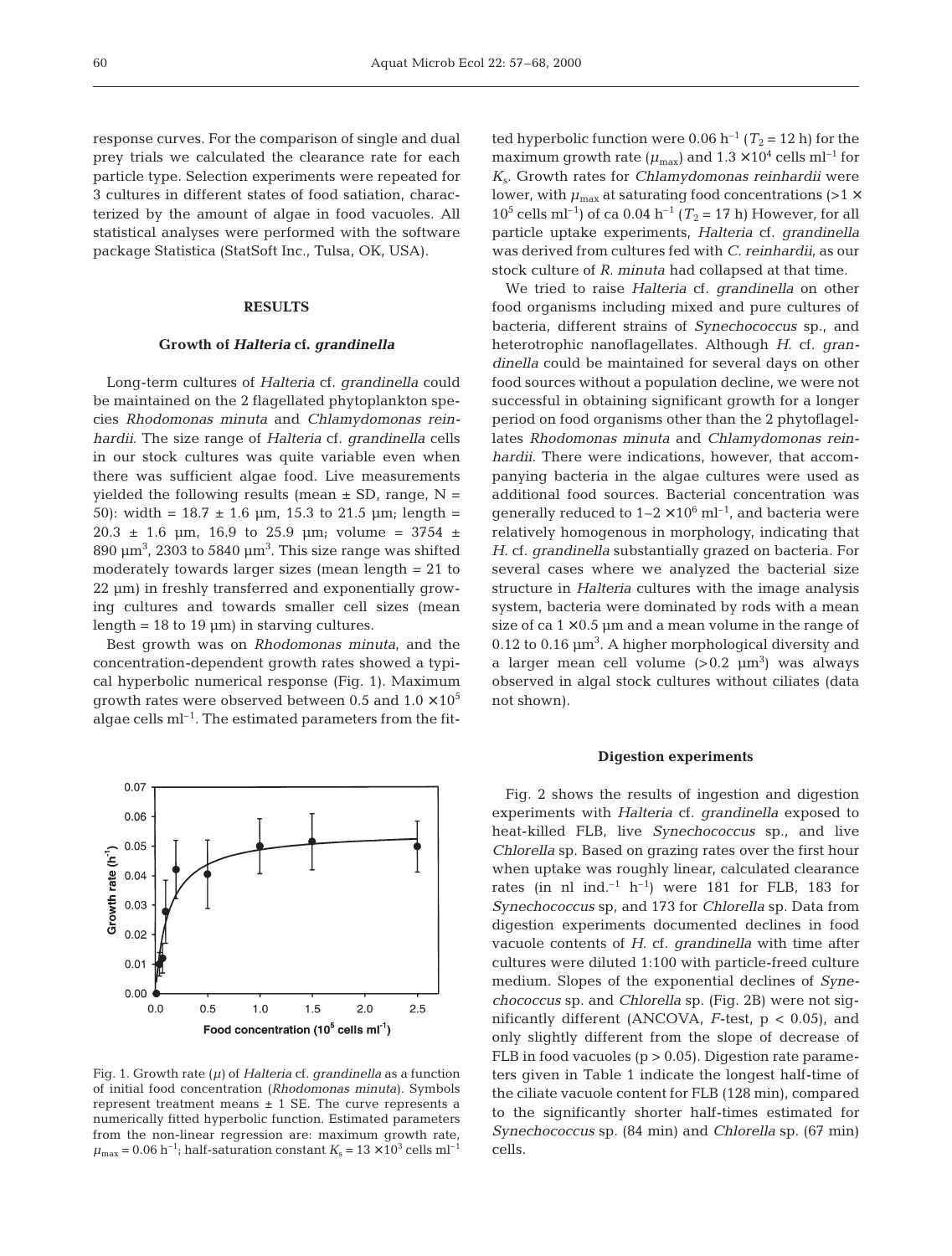# **Particle-size-dependent functional response**

Feeding experiments with our natural food particles, bacteria (FLB), picocyanobacteria *(Synechococcus* sp.), and nano-sized algae *(Chlorella minutissima*),



Fig. 2. (A) Data from ingestion/digestion experiments showing increase of food vacuole content of *Halteria* cf. *grandinella* with time following addition of fluorescently labelled bacteria (FLB), live *Synechococcus* sp., and live *Chlorella minutissima* Declines in food vacuole contents after dilution at 1:100 (marked by arrows), at time 60 min for FLB and *Synechococcus* sp., and at time 90 min for *C. minutissima* cells, indicate digestion of the food items with time (*C. minutissima*, *Synechococcus* sp.: means and ranges of 2 replicate trials, FLB: single trial). (B) Linear regression of decrease in ingested food items with time. Digestion rate parameters are given in Table 2

revealed that all were readily ingested, and their uptake was linear for up to 1 h (Fig. 2A). For uptake experiments with latex microspheres, we tried to keep the incubation times as short as possible to avoid the effects of possible particle rejection or satiation. No significant uptake could be detected for 0.22 µm spheres, whereas for all other size classes a typical type-2 functional response was measured with linear increasing ingestion rates in the lower concentration range and maximal and satiated uptake rates at high concentrations.

Fig. 3 shows only the uptake rates and the fitted curves for the lower particle concentrations to better illustrate size-dependent differences. This is also the relevant concentration range for *in situ* conditions, and the initial slope in uptake rates corresponds to the affinity (and the maximum clearance rate) of the grazers to the respective particle type (Fenchel 1980c). The steepest increase in uptake rates was observed for 2.76 µm beads, with gradually decreasing slopes for



Fig. 3. Initial slopes of the functional response curves for *Halteria* cf. *grandinella* with particles of different diameters (FM: fluorescent microspheres). The lines are numerically fitted to a hyperbolic function (for the whole range of particle concentrations). Estimated parameters for maximum uptake rate (*I*max) and *K*<sup>s</sup> are given in Table 2. Symbols and error bars are means and ranges of 2 replicate trials

Table 1. *Halteria* cf*. grandinella*, summary of results from digestion experiments. Prey items were heat-killed, fluorescently labelled bacteria (FLB), live *Synechococcus* sp., and live *Chlorella minutissima.* Cell contents are the average number of prey per ciliate cell at the beginning of the digestion period. N: number of time-course samples (see Fig. 2). R-values are based on the linear regression of ln (%  $t_0$  cell content) versus time; probability levels given as \*\*\*p = 0.001. *K*: digestion rate in % min<sup>-1</sup>, SE: standard error. Prey  $t_{1/2}$ : estimated half-life in minutes of the ciliate food vacuole contents

| Prey item                | Cell<br>contents | Ν | No. of H. cf. grandinella<br>inspected per sample | $\mathbb{R}^2$ | K(SE)      | Prey $t_{1/2}$ |
|--------------------------|------------------|---|---------------------------------------------------|----------------|------------|----------------|
| <b>FLB</b>               | 11.1             |   | 40                                                | $0.918***$     | 0.83(0.08) | 128            |
| <i>Synechococcus</i> sp. | 7.2              |   | >60                                               | $0.941***$     | 0.54(0.07) | 84             |
| Chlorella minutissima    | 4.2              |   | 80                                                | $0.958***$     | 1.03(0.10) | 67             |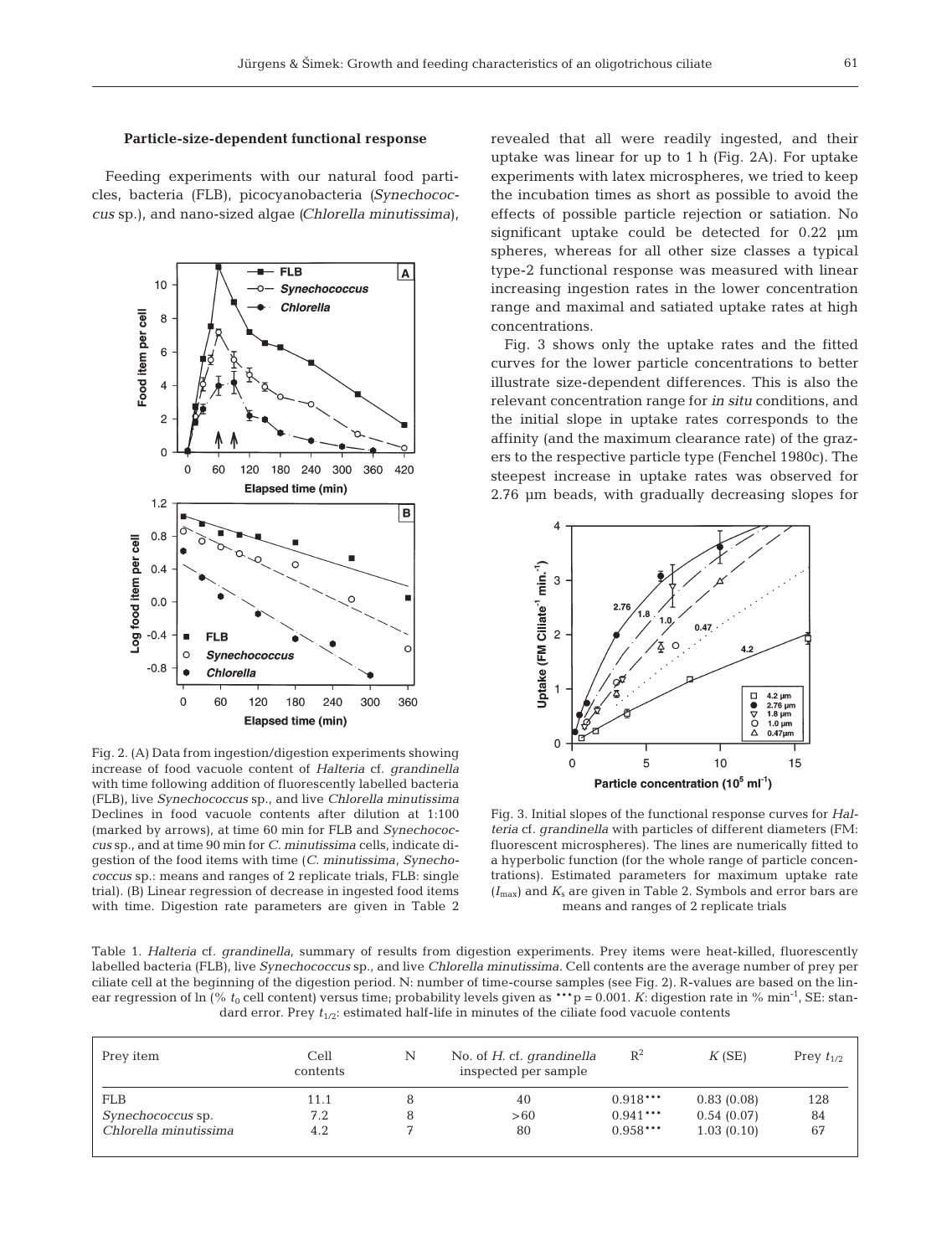smaller and larger (4.2 µm) particle sizes (Fig. 3). However, maximum ingestion rates were recorded for the smallest particle sizes, with ca 19 (0.47 µm) and 13 (1 µm) particles ciliate<sup>-1</sup> min<sup>-1</sup>, respectively (Table 2).

There was a large heterogeneity in particle uptake rates among the *Halteria* cf. *grandinella* population. For 1 µm beads for example, uptake at saturating concentrations was between 0 and 30 beads ciliate<sup>-1</sup> min<sup>-1</sup>. The parameters  $I_{\text{max}}$ ,  $K_s$  and  $C_{\text{max}}$ , determined from the functional response, are therefore only average values for the whole population. To reveal the maximal feeding potential of *H.* cf. *grandinella*, we considered only the 10% of the population with the highest uptake rates. These highest uptake rates also could be fitted to a hyperbolic function, except for the 1 µm beads, for which no saturation of ingestion rates was observed. The calculated *C*max are 2 to 3 times higher than the average *C*max and even 8 times higher in the case of the 2.76 µm beads, the most efficiently ingested particle size (Table 2).

Maximum clearance rates followed a unimodal function of particle diameter with an optimum at the particle size 2.13 µm (Fig. 4). For comparison, we included the calculated maximal clearance rates for the natural prey particles, obtained from uptake experiments at low particle concentrations. Although these food organisms are not exactly spherical, when positioned according to their equivalent spherical diameter (ESD) their clearance rates fit into the overall shape of the efficiency curve determined from the microsphere uptake experiments (Fig. 4).

The difference in the uptake rates between the particle sizes 1, 1.8 and 2.76 µm becomes more visible when expressed as particle volume (Fig. 5A). In this case, the calculated ingestion, at similar particle concentration, is 3 to 4 times higher for 2.76 µm than for 1 µm particles, with 1.8 µm beads in an intermediate position. The relative pattern of these functional response curves could be repeated with a *Halteria* cf. *grandinella* culture of an inferior physiological state,



Fig. 4. Maximum clearance rates (*C*max) of *Halteria* cf. *grandinella* as a function of particle diameter.  $C_{\text{max}}$  was calculated from the functional response curves with microspheres  $\left( \bullet \right)$ and from ingestion measurements with FLB, *Synechococcus* sp. (SYN) and *Chlorella minutissima* (CHL) at low prey concentrations  $(\Delta)$ . FLB, SYN and CHL are positioned according to their equivalent spherical diameter. Curve is fitted with a Gaussian peak equation

obtained after several days of starvation. These ciliates ingested all particle sizes in a similar order of efficiency to the cells from an exponentially growing culture, but with nearly 10-fold reduced uptake rates (Fig. 5B). Cell volume of long-term starved ciliates was reduced to about 60% of that of cells from cultures starved for a short period. These drastically reduced ingestion rates were not due to an increased proportion of cells with zero uptake, but due to reduced individual ingestion rates. This is exemplified for one concentration of 1.8 µm beads in Fig. 6. Whereas more than 70% of ciliates with a better physiological state had ingested 10 or more microspheres (Fig. 6A), the main portion of the starved cells had ingested only 1 to 7 microspheres (Fig. 6B). The frequency distribution of the number of ingested beads generally followed a Normal distribution for higher particle concentrations, and a Poisson distribution when using low particle concentrations.

Table 2. Summary of bead ingestion experiments. Estimates ( $\pm$ SE) of maximum ingestion rates ( $I_{\text{max}}$ ) and half-saturation constants (*K*s) were obtained from non-linear curve fitting. Maximum clearance rates (*C*max) were calculated from *I*max and *K*s. *C*max (10 %) was calculated for the 10 % of the population with the highest uptake rates. All parameters derived from the non-linear regressions were significant ( $p < 0.05$ ) except  $K_s$  for 0.47  $\mu$ m beads

| Diameter<br>$(\mu m)$ | $I_{\rm max}$<br>(particles ciliate <sup>-1</sup> min <sup>-1</sup> ) | $K_{\rm s}$<br>$(10^5 \text{ particles ml}^{-1})$ | $C_{\rm max}$<br>(µl ciliate <sup>-1</sup> $h^{-1}$ ) | $C_{\rm max}$ (10 %)<br>(µl ciliate <sup>-1</sup> $h^{-1}$ ) |
|-----------------------|-----------------------------------------------------------------------|---------------------------------------------------|-------------------------------------------------------|--------------------------------------------------------------|
| 0.22                  |                                                                       |                                                   |                                                       |                                                              |
| 0.47                  | 19.1(5.3)                                                             | 78.0 (34.6)                                       | 0.15                                                  | 0.36                                                         |
| 1.0                   | 12.7(2.2)                                                             | 32.3(11.1)                                        | 0.24                                                  | 0.54                                                         |
| 1.8                   | 8.0(0.7)                                                              | 13.4(2.9)                                         | 0.36                                                  | 0.83                                                         |
| 2.76                  | 5.8(0.1)                                                              | 5.6(0.3)                                          | 0.61                                                  | 4.90                                                         |
| 4.23                  | 5.5(0.6)                                                              | 27.5(6.2)                                         | 0.12                                                  | 0.28                                                         |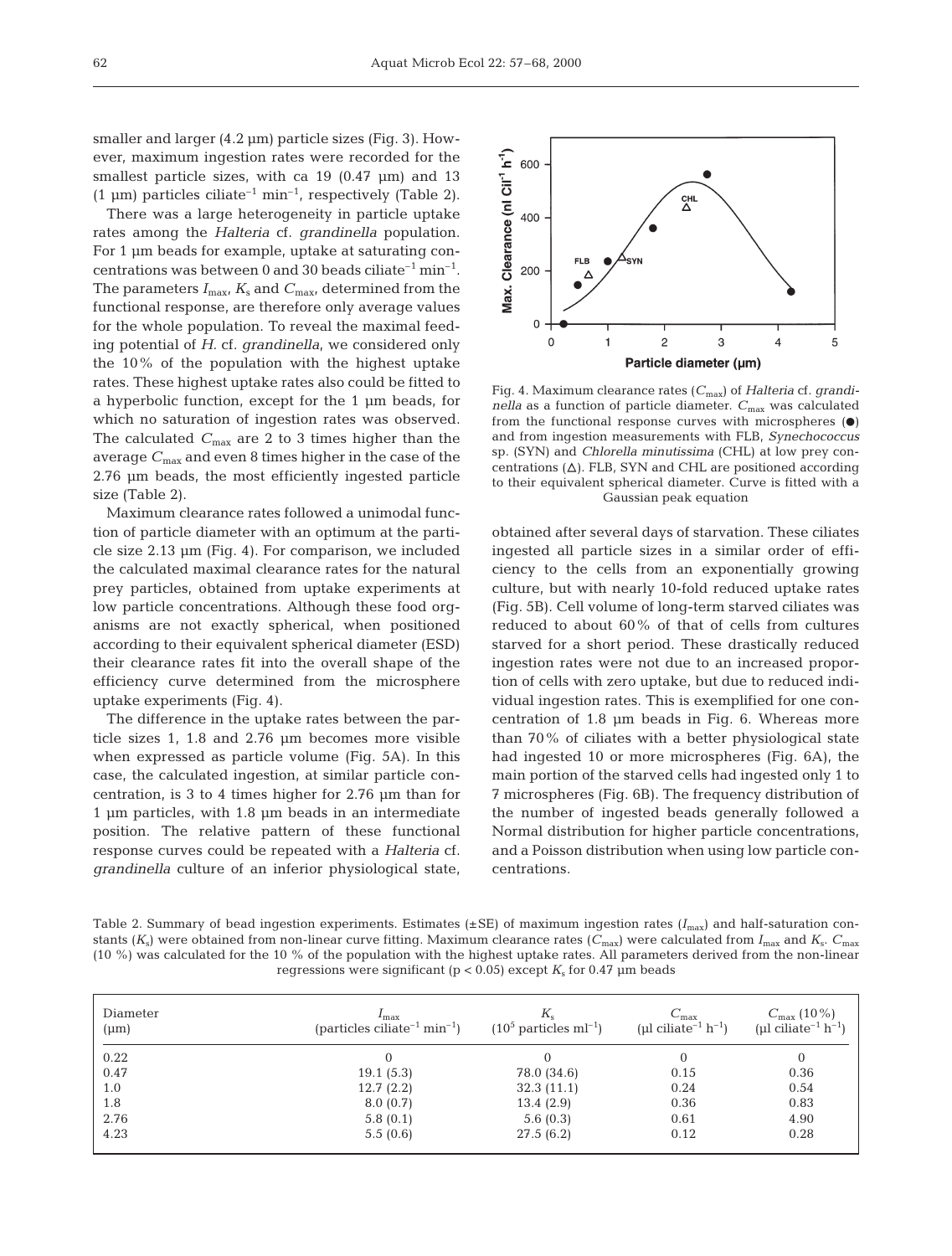

Fig. 5. Functional response curves expressed as particle volume for *Halteria* cf. *grandinella* obtained from 2 different nutritional states: (A) shortly after food depletion; (B) after long-term starvation. Curves represent numerically fitted hyperbolic functions. Note 10-fold difference between (A) and (B) in scale of *y*-axis

#### **Particle selection experiment**

In dual prey ingestion experiments, *Halteria* cf. *grandinella* was offered artificial and natural prey particles simultaneously (approx. 1:1 ratio, non-saturating food concentrations), and the clearance rates were compared to single prey experiments. This should give evidence concerning whether there is an interference between different particles due, for example, to selection behaviour. This was done with 3 *H.* cf. *grandinella* cultures of different nutritional states, characterized by the amount of algae in the food vacuoles. One culture (A) was well fed  $(3.2 \text{ algebra})$  ciliate<sup>-1</sup>; 78% of ciliates with ingested algae), one was at the end of the exponential phase (B; 1.3 algae ciliate<sup>-1</sup>, 59% with ingested algae), and one was starved  $(C; 0.2)$  algae ciliate<sup>-1</sup>, 17%



Fig. 6. Example of the frequency distribution of ingested beads (1.8  $\mu$ m; 3.4 × 10<sup>5</sup> ml<sup>-1</sup>; 10 min incubation) per ciliate in uptake experiments corresponding to Fig. 3; ciliate cultures were (A) from the end of the exponential phase, (B) from the stationary phase

with ingested algae). The interference of similar sized artificial or natural prey particles on the ingestion rates of each other seemed to be rather low (Fig. 7). In only 2 of the paired prey additions (*Synechococcus* sp., *H.* cf. *grandinella* cultures A and B) were the calculated clearance rates significantly higher compared to single prey additions (*t*-test, p < 0.05). The other differences in clearance rates between dual and single prey additions were not significant. However, the overall variability between the 3 replicate trials for measuring ingestion rates might have been too high to detect small differences. The mean coefficient of variation for all uptake experiments shown in Fig.  $7$  (n = 18) was 14%, with a range of 2 to 35%.

## **DISCUSSION**

## **Particle-size-dependent feeding efficiency**

The suitability of artificial particles for examining size-dependent feeding efficiencies in filter-feeding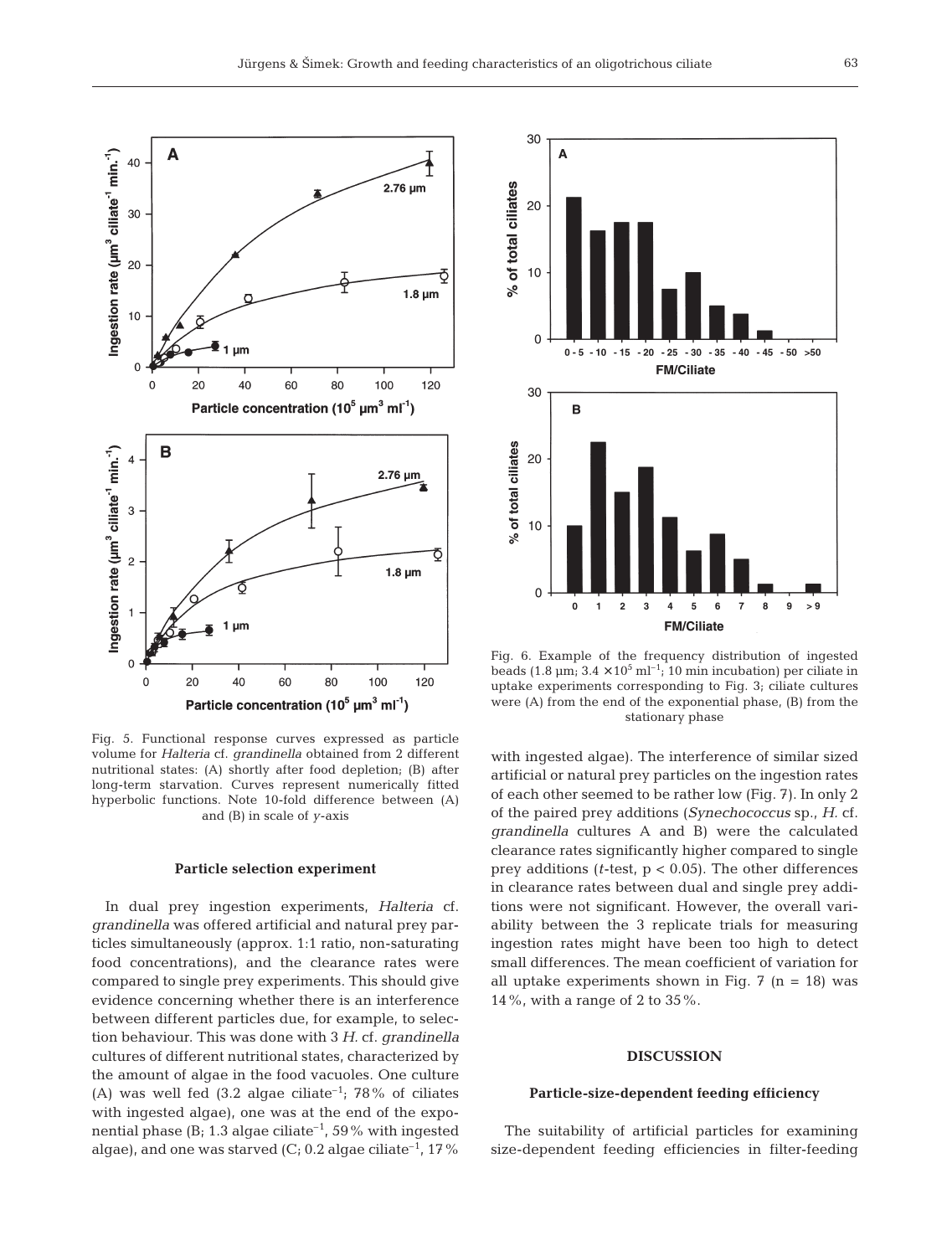

Fig. 7. Comparison of clearance rates with single and dual prey (ca 1:1 mixtures) additions. *Synechococcus*: single and together with 1 µm beads; 1 µm beads: single and with *Synechococcus* sp.; 2.13 µm beads: single and with *Chlorella* sp. A, B, and C correspond to 3 *Halteria* cf. *grandinella* cultures derived from increasing starvation conditions (A: satiated, B: briefly starved, C: longer starvation). Values are means (±1 SD) from 3 replicate trials (\*significant differences between single and dual prey experiments; p < 0.05)

ciliates has been supported in previous studies (Fenchel 1980c, 1986). Clearance rates measured in particle uptake experiments were shown to be comparable to the theoretically expected ones from current velocities and filtering area (Jonsson 1986, Fenchel & Jonsson 1988). The fluorescent microspheres were also an appropriate tool for examining particle size selection in *Halteria* cf. *grandinella*. The ingestion rates as a function of particle concentration could be closely fitted to a hyperbolic functional response curve which is analogous to the type-2 model (Holling 1959). It has been shown before that this pattern has a mechanistic basis in the sense that suspension feeders process a constant volume of water per time. At low particle concentrations the uptake increases linearly with particle concentration, whereas at higher concentrations the time to phagocytose and digest a prey particle becomes limiting (Fenchel 1980c).

We measured the functional response of different particle sizes primarily to evaluate the size-dependent feeding efficiency of *Halteria* cf. *grandinella*. As in many other comparable experimental studies which measured feeding rates, we used short-term incubations in order to measure uptake rates precisely. Further, ciliates were taken from short-term starved cultures which have a high feeding capacity. Therefore, these rates must be interpreted as a maximum consumption potential of the ciliates, rather than as steady-state feeding rates. It has been shown that feeding rates drop when ciliates become gradually food satiated (Pfister & Arndt 1998), and the extrapolation to hourly feeding rates would probably, at least for the large particle sizes, overestimate grazing rates. *In situ* measurements of picoplankton ingestion and clearance rates of *H.* cf. *grandinella* are, however, close to the ones measured here for the small particle sizes (e.g., up to 1600–3000 bacteria ind.<sup>-1</sup> h<sup>-1</sup>; Šimek et al. 1995, Table 1 in Šimek et al.  $2000$ .

Our results clearly show that *Halteria* cf. *grandinella* is able to ingest a particle size range from larger sized bacteria (0.5 µm diameter) to nano-sized algae (4.2 µm). The decline of clearance rates between 0.5 and 0.2 µm indicates that probably only the smallest planktonic bacteria cannot be retained by *H.* cf. *grandinella*. The maximum feeding efficiency is achieved for particles in the size range 2 to 3 µm, which indicates an adaptation towards small algae, including picocyanobacteria and eucaryotic picoalgae, as preferred food particles.

The spherical microspheres are not directly comparable with the shapes of bacteria and algae, and the size spectra of naturally ingested particles might deviate from the one characterizing bead uptake. We would expect that for natural particles the ingestion efficiency would be shifted slightly towards smaller particle volumes, as the maximum diameter (and not ESD) might determine retention efficiency. The fact that the clearance rates which we determined for FLB, *Synechococcus* sp. and *Chlorella minutissima* fit into the overall particle size spectra implies, however, that these spectra are a good estimation of the overall particle retention ability of *H.* cf. *grandinella*.

The particle size preference of *Halteria* cf. *grandinella* is comparable to those found for small marine oligotrichous ciliates. The maximum clearance rate for a cultured *Strombidium vestitum* (volume = 8900 µm<sup>3</sup>) was obtained with 2.11 µm beads (Jonsson 1986) and for *Strombidium sulcatum* (volume =  $6500$  to  $8900$  m<sup>3</sup>) with 2.83 µm beads (Fenchel & Jonsson 1988), or with 2.5 µm sized algae (Bernard & Rassoulzadegan 1990). For a 20 µm *Strombidium* sp. in field samples from the Baltic Sea, preferred particle size was 1.4 to 2.8 µm (Kivi & Setälä 1995).

The maximum clearance rates for *Halteria* cf. *grandinella* (with 2.76 µm beads) are ca 10 times lower than those determined for *Strombidium sulcatum* (Bernard & Rassoulzadegan 1990) or for small, marine oligotrichs in field samples (Kivi & Setälä 1995). However, considering the most actively ingesting portion of the *H.* cf. *grandinella* population, a  $C_{\text{max}}$  of 4.9 µl ciliate  $^{-1}$  $h^{-1}$  (with 2.76 µm beads) would be comparable to the rates reported for small oligotrichs in the literature.

We did not find evidence for selective prey uptake by *Halteria* cf. *grandinella* based on properties other than particle size. The fact that the presence of other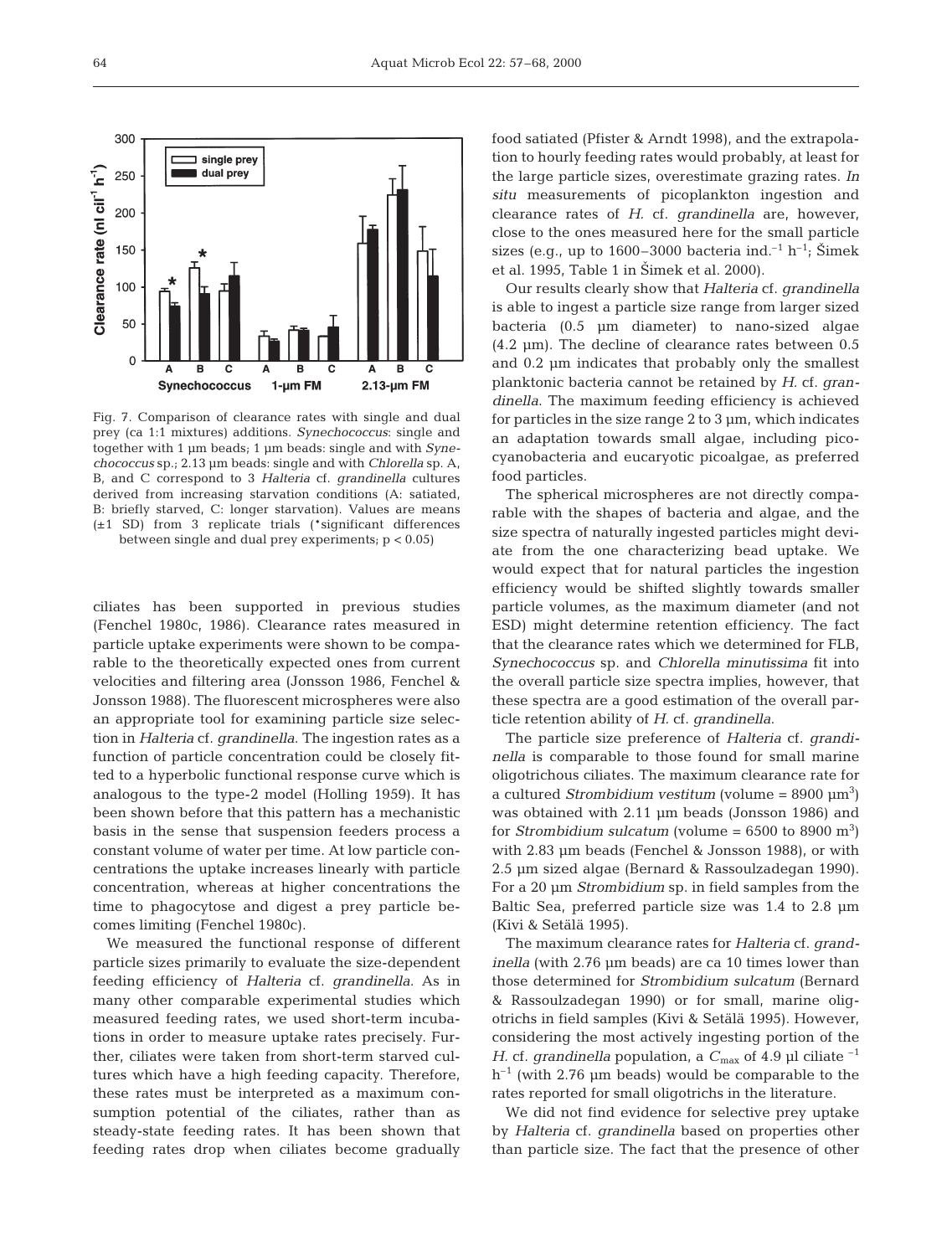prey particles in the dual prey ingestion experiments did not result in significant changes in ingestion rates (Fig. 7) supports the view that *H.* cf. *grandinella* is an unselective filter feeder. Fenchel (1980a,b) showed that the basis for particle size selection in polyhymenophoran ciliates is the morphological structure of the mouth apparatus in which the space between the membranelles determines the minimum particle size which can be retained.

Prey size is certainly the most important property which determines feeding efficiency. However, several studies with marine oligotrichs revealed that qualitatively different particles of similar size are ingested at different rates (Verity 1991, Christaki et al. 1998) and uptake rates of filter-feeding ciliates might be modulated by other particle attributes such as surface charge or chemical cues (Sanders 1988, Stoecker 1988, Christaki et al. 1998). However, the capability for active selection among different particles is very restricted in filter-feeding oligotrichs. For an interpretation of observed differences in uptake rates, the potential differences in encounter rates, handling times, and digestion efficiencies must also be considered (Verity 1991). True active selection behaviour has been found only in the tintinnid *Favella,* which can actively reject unfavourable particles from the peristomial cavity (Taniguchi & Takeda 1988, Stoecker et al. 1995). An adaptation of feeding behaviour might be seen when the filtration activity (movement of the responsible membranelles) can be directly measured (e.g., by high-speed video recording).

# **Feeding heterogeneity in** *Halteria* **cf.** *grandinella* **populations**

We observed a large heterogeneity in individual feeding rates, with the maximum clearance and ingestion rates being several-fold higher for the most actively feeding part of the population (Table 2). This heterogeneity might be due to the coexistence of physiologically different clones, or to ciliates in different phases of the cell cycle, with possibly different physiological states. The highest particle uptake rates were found with cells at the end of the exponential growth phase shortly after food depletion, but not after longer periods of starvation (Fig. 6). The impact of the physiological state on feeding heterogeneity has been studied in the ciliate *Tetrahymena pyriformis* (Hatzis et al. 1994). In that study, comparable to results with *Halteria* cf. *grandinella*, highest clearance rates and highest heterogeneity were found during short-term starvation, whereas clearance rates were reduced and more uniform for stationary phase populations.

If we take into account that bacteria and detritus also serve as potential food sources, then the batch culture conditions are not as defined as the algal food concentration alone might suggest. Even more pronounced heterogeneity, which cannot be explained only by differences in ambient water temperature, was found in feeding rates of natural populations of *Halteria* cf. *grandinella* in 2 eutrophic reservoirs (Šimek et al. 2000). The heterogeneity in feeding rates did not affect the conclusions on the prey size spectrum of *H.* cf. *grandinella*, as this was independent of the feeding rates (Fig. 5). For the absolute values of the ingestion and clearance rates we have to be aware, however, that they depend on different factors and can vary considerably even within the same population.

In experimental studies with cultured protists, it is becoming increasingly evident that many autecological characters, especially feeding-related parameters, depend on the culturing history and the physiological state of the organisms. It has been shown that feeding rates (Zubkov & Sleigh 1996), chemosensory response (Snyder 1991) and food selectivity (Jürgens & DeMott 1995) change with the physiological state of the grazers. In addition to the impact of the physiological and nutritional state on the feeding characteristics, interclonal differences occur, which have been demonstrated for several ciliate taxa with respect to growth rates (Pérez-Uz 1995).

# **Growth and food requirements of**  *Halteria* **cf.** *grandinella*

The estimated maximum growth rate of *Halteria* cf. grandinella  $(1.44 \text{ d}^{-1}, \text{ at } 16.5^{\circ}\text{C})$ , when growing on *Rhodomonas minuta*, is within the range found for *in situ* growth for this ciliate species. Maximal observed net growth rates of *H.* cf. *grandinella* in predator exclusion experiments were 0.80  $d^{-1}$  in the meso-eutrophic Římov Reservoir ( $T = 20^{\circ}$ C) (Macek et al. 1996), and 1.64 to 1.9  $d^{-1}$  in a hypertrophic, shallow lake ( $T = 21$  to 23°C) (Jürgens et al. 1999, for a summary see also Table 2 in Simek et al. 2000).

In contrast to the marine oligotrichous *Strombidium sulcatum* (Rivier et al. 1985), *Halteria* cf. *grandinella* could not be maintained on a pure bacterial diet. This is in accordance with the study by Skogstad et al. (1987), who could maintain a *Halteria* sp. (a species with algal endosymbionts) on a variety of phytoplankton species, with best growth on crypromonads, but not on heterotrophic bacteria or cyanobacteria. However, Taylor (1978) was able to grow a *Halteria* species on a pure bacterial culture. From an energetic point of view, there is no reason why growth of *H.* cf. *grandinella* is not supported by (large-sized) heterotrophic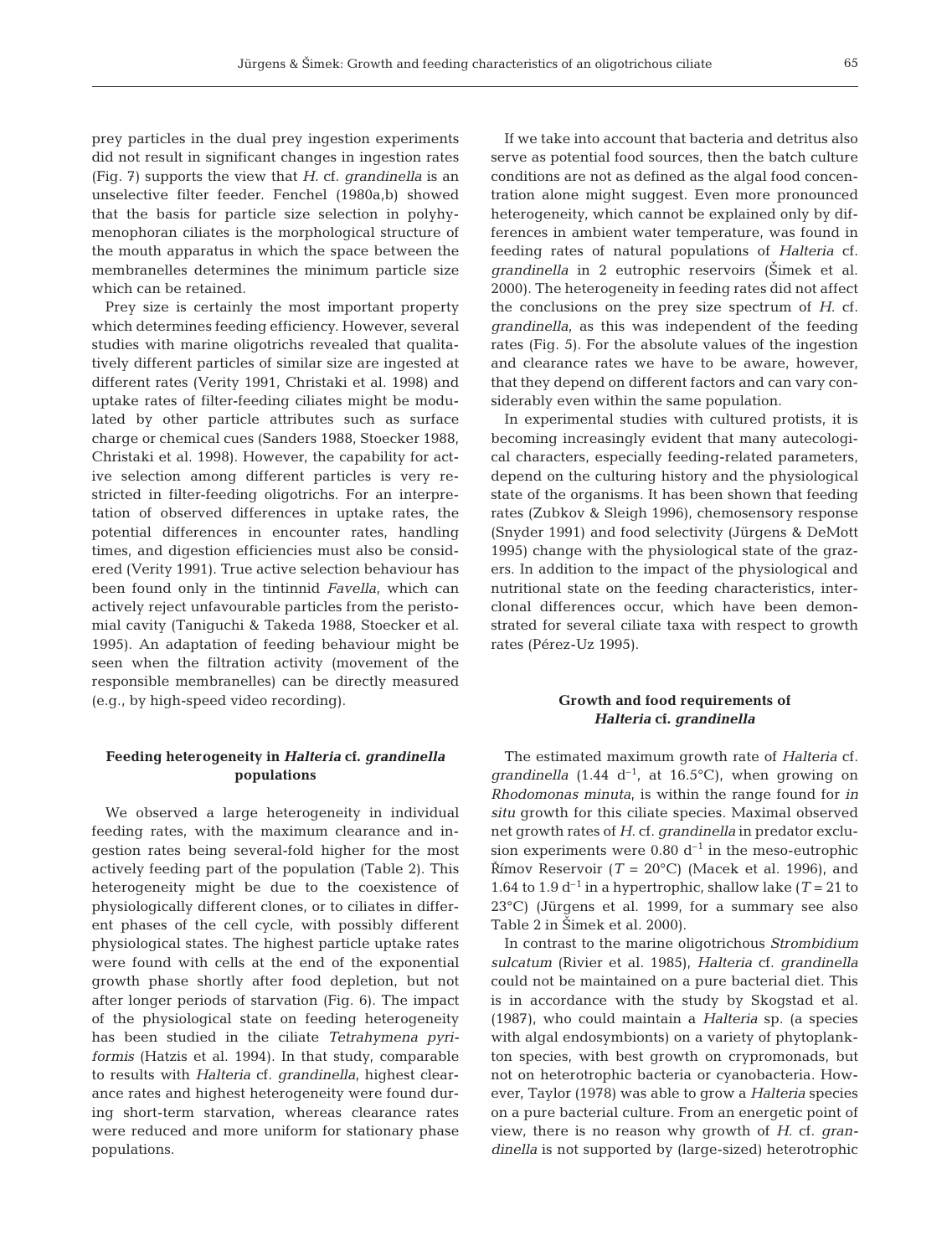bacteria or *Synechococcus* sp. at high food concentrations. By using the ingestion rate data with 1 µm beads and an assumed gross growth efficiency of 30%, we calculated that, at a food concentration of  $10<sup>7</sup>$  picoplankton cells ml–1, *H.* cf. *grandinella* should be able to achieve a population doubling time of ca  $30$  h (S $\text{timek}$ ) et al. 2000). Similar conclusions were made from bacterial ingestion data in field experiments (Šimek et al. 1996).

However, besides the carbon input rates, the digestion and assimilation efficiency might also vary between different food particles. From our ingestion/digestion experiments with bacteria, cyanobacteria, and algae, we did not obtain strong evidence for a differential use of algae and bacteria, although the digestion rates were slightly lower for FLB (Fig. 2). Digestion efficiency can vary, however, for different bacterial strains and FLB might deviate in this respect from live bacteria. Biochemical growth limitation (e.g., by essential fatty acids) has been demonstrated for mesozooplankton (Müller-Navarra 1995), and the lack of essential compounds might also be a reason for the inadequacy of bacteria to enable growth of *Halteria* cf. *grandinella*. Thus, while algal food may not necessarily be the dominant source of carbon for *H.* cf. *grandinella* under natural plankton conditions (Šimek et al. 2000), it seems to be essential for high growth rates.

# **Importance of** *Halteria* **cf.** *grandinella* **as a consumer of pico- and nanoplankton**

Similar to marine coastal environments, in which small, oligotrichous ciliates have been identified as a major component of protozooplankton (Smetacek 1981, Vaqué et al. 1997), oligotrichs are a numerically important ciliate group in freshwater plankton (e.g., Beaver & Crisman 1989, Müller 1989, Macek et al. 1996). They can dominate in oligotrophic systems, here with mixotrophy as an adaptation (Stoecker et al. 1987, Bernard & Rassoulzadegan 1994, Laybourn-Parry 1994), as well as in eutrophic systems, where they benefit from the wide prey spectrum they can exploit. Small freshwater oligotrichs are mainly represented by the taxa *Halteria, Pelagohalteria* and *Strobilidium* (now *Rimostrombidium*) (Foissner et al. 1999). For these genera, high ingestion rates of hetero- and autotrophic picoplankton have been measured with fluorescently labelled prey particles (Stimek et al. 1995, 1996, Stabell 1996). Especially the bacterial consumption of *Halteria*, most probably *H.* cf. *grandinella*, can account for a major portion of total protozoan bacterivory (Šimek et al. 1995, 2000). Based on the measured ingestion rates of bacteria and picoalgae, it has been argued that *Halteria* could achieve relatively high

growth rates on a pure diet of picoplankton (Simek et al. 1996).

The measured size-dependent differences in particle uptake in our experiments suggest, however, that *Halteria* cf. *grandinella* is an omnivorous filter feeder with a feeding preference for nanoplanktonic organisms. To illustrate the potential contribution of different food particles, we used the functional response data with realistic *in situ* concentrations of bacteria, autotrophic picoplankton and nanoalgae in meso-eutrophic lakes (Fig. 8). The microsphere size 2.76 µm corresponds to the size of nanoalgae for which we considered a concentration range of 20 to  $100 \times 10^3$  ml<sup>-1</sup>. The 1 µm beads correspond (in volume) to the mean size of *Synechococcus* sp. (e.g., Simek et al. 1995), for which we considered concentrations between 0.5 and  $20 \times 10^5$  as realistic (e.g., Weisse 1993). The 0.47 µm beads correspond in volume to the mean size of planktonic bacteria, and we considered a concentration range of 2 to  $20 \times 10^6$  ml<sup>-1</sup>. It is obvious that for the whole particle (and biovolume) concentration range, *H.* cf. *grandinella* would derive the major portion of its food from nanophytoplankton. APP could be significant at high concentrations, whereas bacteria would account only for a small portion of ingested matter despite high bacterial consumption rates (Fig. 8). However, natural situations can significantly deviate from this model due to



Fig. 8. Assumed ingestion of nanoplankton (NANO), autotrophic picoplankton (APP) and heterotrophic bacteria (BACT) by *Halteria* cf. *grandinella* across a concentration range found in meso- to eutrophic lakes. For further explanations see text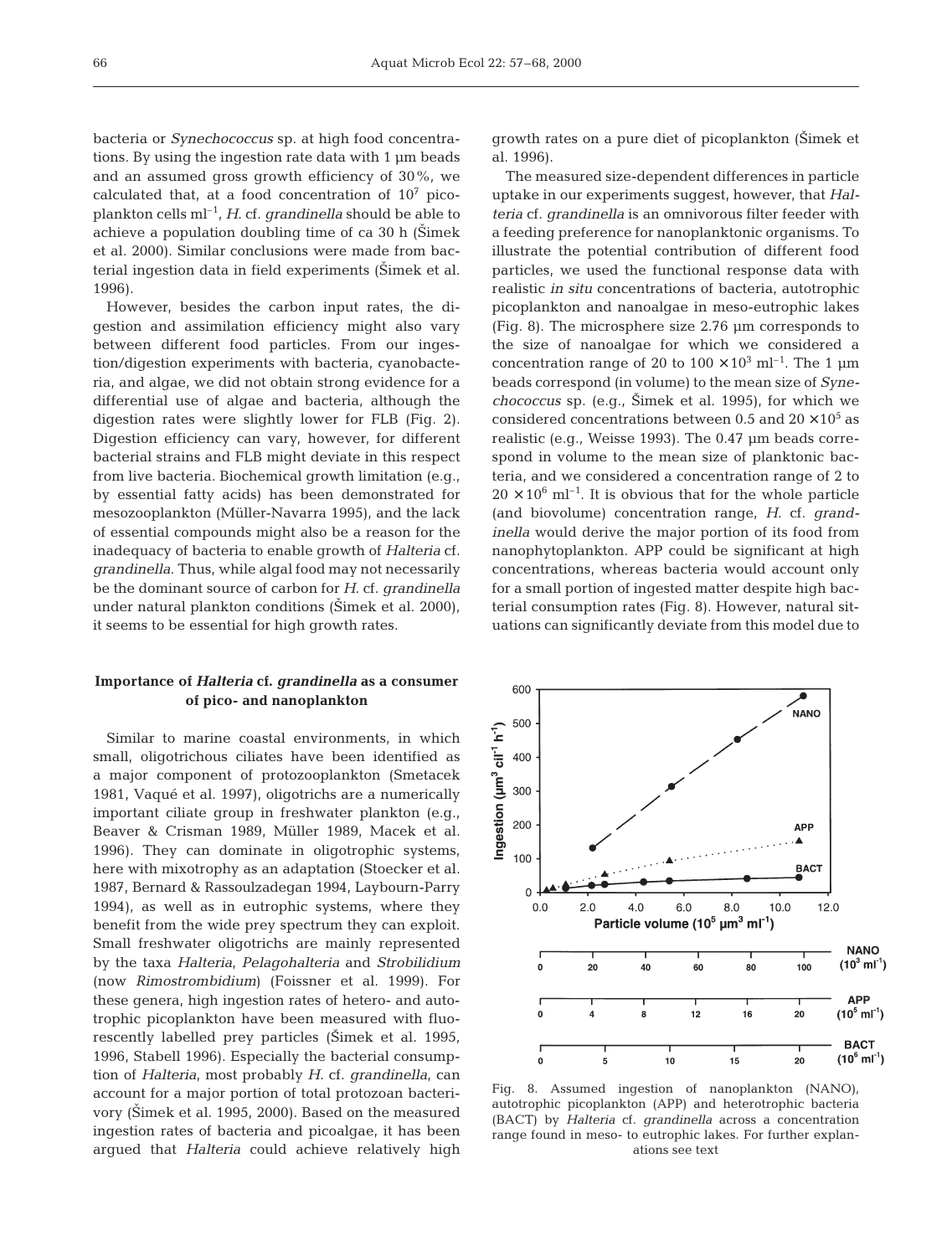different proportions of the actual food spectrum found. For instance, in the Sau Reservoir where *Halteria* spp. was quite abundant (up to 105 ind.  $ml^{-1}$ ), picoalgae had only very low abundance (Simek et al. 2000). However, this system has increased concentrations of large bacteria, bacterial filaments and flocs, and detritus particles (Stimek unpubl. obs.) which potentially serve as additional food for *Halteria* spp.

Omnivorous feeding seems to be widespread among planktonic and benthic ciliates (Fenchel 1986, Pfister & Arndt 1998) and has to be considered when defining the functional role of planktonic ciliates. By using the whole particle size range from 0.5 to 5  $\mu$ m efficiently, *Halteria* cf. *grandinella* feeds on several trophic levels (bacteria, nanoprotists, algae, detritus). This might be a selective advantage compared to specialized bacterivorous and algivorous ciliates and result in the widespread occurrence and often numerical dominance of *Halteria* spp. in freshwater plankton.

*Acknowledgements.* This study was supported by the GA CR research grant 206/99/0028 awarded to K.S. and by the Max Planck Society. We wish to thank N. Karstens, A. Montoro Wilck and Y. Harder for technical assistance and W. Foisnner for taxonomical advice.

## LITERATURE CITED

- Archbold JHG, Berger J (1985) A qualitative assessment of some metazoan predators of *Halteria grandinella*, a common freshwater ciliate. Hydrobiologia 126:97–102
- Beaver JR, Crisman TL (1989) The role of ciliated protozoa in pelagic freshwater ecosystems. Microb Ecol 17:111–136
- Bernard C, Rassoulzadegan F (1990) Bacteria or microflagellates as a major food source for marine ciliates: possible implications for the microzooplankton. Mar Ecol Prog Ser 64:147–155
- Bernard C, Rassoulzadegan F (1994) Seasonal variations of mixotrophic ciliates in the Northwest Mediterranean Sea. Mar Ecol Prog Ser 108:295–301
- Burkill PH, Edwards ES, John AWG, Sleigh MA (1993) Microzooplankton and their herbivorous activity in the Northeastern Atlantic Ocean. Deep-Sea Res 40:479–493
- Carrias JF, Amblard C, Bourdier G (1998) Seasonal dynamics and vertical distribution of planktonic ciliates and their relationship to microbial food resources in the oligomesotrophic Lake Pavin. Arch Hydrobiol 143:227–255
- Carrick HJ, Fahnenstiel GL (1990) Protozoa in Lakes Huron and Michigan: seasonal abundance and composition of ciliates and dinoflagellates. J Great Lakes Res 16:319–329
- Christaki U, Dolan JR, Pelegri S, Rassoulzadegan F (1998) Consumption of picoplankton-size particles by marine ciliates — effects of physiological-state of the ciliate and particle quality. Limnol Oceanogr 43:458–464
- Cleven EJ (1996) Indirectly fluorescently labelled flagellates (IFLF): a tool to estimate the predation on free-living heterotrophic flagellates. J Plankton Res 18:429–442
- Dolan JR, Simek K (1997) Processing of ingested matter in *Strombidium sulcatum*, a marine ciliate (Oligotrichida). Limnol Oceanogr 42:393–397
- Fenchel T (1980a) Relation between particle size selection and clearance in suspension-feeding ciliates. Limnol Oceanogr 25:733–738
- Fenchel T (1980b) Suspension feeding in ciliated protozoa: feeding rates and their ecological significance. Microb Ecol 6:13–25
- Fenchel T (1980c) Suspension feeding in ciliated protozoa: functional response and particle size selection. Microb Ecol 6:1–11
- Fenchel T (1986) Protozoan filter feeding. Prog Protistol 1: 65–113
- Fenchel T, Jonsson P (1988) The functional biology of *Strombidium sulcatum*, a marine oligotrich ciliate (Ciliophora, Oligotrichina). Mar Ecol Prog Ser 48:1–15
- Foissner W (1994) Progress in taxonomy of planktonic freshwater ciliates. Mar Microb Food Webs 8:9–35
- Foissner W, Berger H, Schaumburg J (1999) Identification and ecology of limnetic plankton ciliates. Informationsberichte des Bayer. Landesamtes für Wasserwirtschaft, Heft 3/99, Bavarian State Office for Water Management, Munich
- Gilbert JJ (1994) Jumping behavior in the oligotrich ciliates *Strobilidium velox* and *Halteria grandinella*, and its significance as a defense against rotifer predators. Microb Ecol 27:189–200
- Guillard R, Lorenzen C (1972) Yellow-green algae with chlorophyllide c. J Phycol 8:10–14
- Hatzis C, Srienc F, Fredrickson AG (1994) Feeding heterogeneity in ciliate populations: effects of culture age and nutritional state. Biotechnol Bioeng 43:371–380
- Holling CS (1959) Some characteristics of simple types of predation and parasitism. Can Entomol 91:385–398
- Jonsson PR (1986) Particle size selection, feeding rates and growth dynamics of marine planktonic oligotrichous ciliates (Ciliophora: Oligotrichina). Mar Ecol Prog Ser 33: 265–277
- Jürgens K, DeMott WR (1995) Behavioral flexibility in prey selection by bacterivorous nanoflagellates. Limnol Oceanogr 40:1503–1507
- Jürgens K, Arndt H, Rothhaupt KO (1994) Zooplankton-mediated changes of bacterial community structure. Microb Ecol 27:27–42
- Jürgens K, Wickham SA, Rothhaupt KO, Santer B (1996) Feeding rates of macro- and microzooplankton on heterotrophic nanoflagellates. Limnol Oceanogr 41: 1833–1839
- Jürgens K, Skibbe O, Jeppesen E (1999) Impact of metazooplankton on the composition and population dynamics of planktonic ciliates in a shallow, hypertrophic lake. Aquat Microb Ecol 17:61–75
- Kivi K, Setälä O (1995) Simultaneous measurement of food particle selection and clearance rates of planktonic oligotrich ciliates (Ciliophora: Oligotrichina). Mar Ecol Prog Ser 119:125–137
- Laybourn-Parry J (1994) Seasonal successions of protozooplankton in freshwater ecosystems of different latitudes. Mar Microb Food Webs 8:145–162
- Macek M, Simek K, Pernthaler J, Vyhnalek V, Psenner R (1996) Growth rates of dominant planktonic ciliates in two freshwater bodies of different trophic degree. J Plankton Res 18:463–481
- Massana R, Gasol JM, Björnsen PK, Blackburn N, Hagström A, Hietanen S, Hygum BH, Kuparinen J, Pedrós-Alió C (1997) Measurement of bacterial size via image analysis of epifluorescence preparations — description of an inexpensive system and solutions to some of the most common problems. Sci Mar 61:397–407
- Müller H (1989) The relative importance of different ciliate taxa in the pelagic food web of Lake Constance. Microb